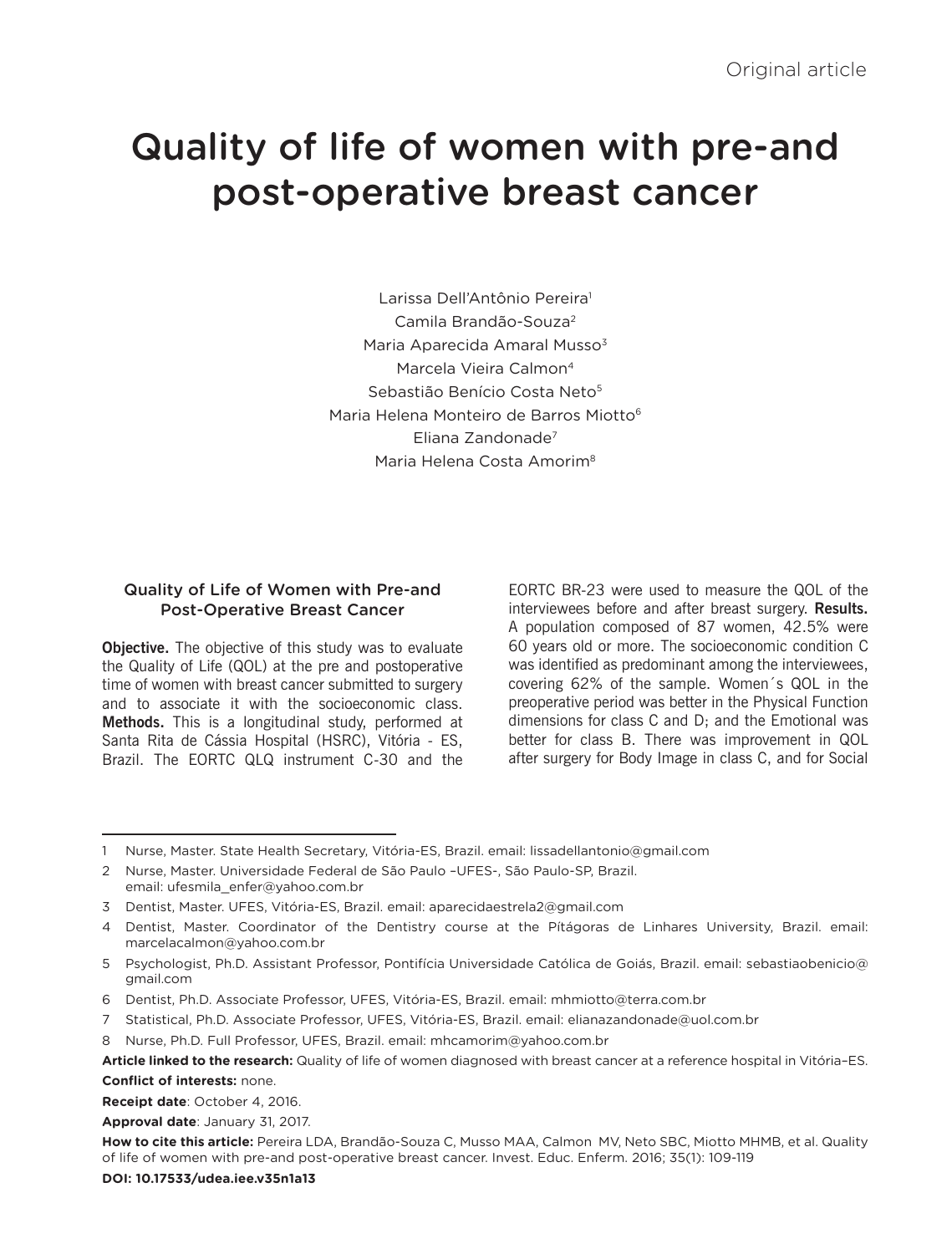Function in B. Evaluating all social classes, only the dimensions Cognitive Function and Future Perspectives improved in the postoperative period. **Conclusion.** The quality of life of women after breast surgery worsened in most of the studied dimensions, evidencing the need for an interdisciplinary work dedicated to the recovery and rehabilitation of these patients.

**Descriptors:** quality of life; breast neoplasms; women's health; nursing.

#### Calidad de vida de mujeres con cáncer de mama en pre y postoperatorio

**Objetivo.** Evaluar la calidad de vida en los momentos antes y después de la cirugía en mujeres con cáncer de mama sometidas a tratamiento quirúrgico y su asociación con la clase socioeconómica. **Métodos**. Estudio longitudinal, realizado en el Hospital Santa Rita de Casia (HSRC), Vitória - ES, Brasil. Se utilizó el instrumento EORTC QLQ C-30 y la EORTC BR-23 para medir la calidad de vida de las participantes antes y después de la cirugía de mama. El criterio de clasificación económica establece la división: A1, A2, B1, B2, C1, C2, D y E, siendo, A1 la mayor renta. **Resultados**. El estudio incluyó 87 mujeres, el 42.5% mayores de 60 años. Se identificó como predominante en las participantes la condición socioeconómica C (62%). La calidad de vida de las mujeres en el preoperatorio fue mejor en la dimensión de Funcionamiento Físico en las clases C y D, y en la Emocional en la clase B. Hubo mejoría en la calidad de vida después de la cirugía de la Imagen Corporal en la clase C, del Funcionamiento Social en B, y del Funcionamiento Cognitivo y de las Perspectivas de Futuro en todas las clases sociales. **Conclusión.** La calidad de vida de las mujeres empeora después de la cirugía de mama en una parte de las dimensiones estudiadas, lo que evidencia la necesidad de un

trabajo interdisciplinario dedicado a la recuperación y rehabilitación de estas pacientes.

**Descriptores**: calidad de vida; neoplasias de la mama; salud de la mujer; enfermería.

#### Qualidade de Vida de Mulheres com Câncer de Mama no Pré e Pós-Operatório

**Objetivo.** Avaliar a Qualidade de Vida no momento pré e pós-operatório de mulheres com câncer de mama submetidas à cirurgia e associar à classe socioeconômica. **Métodos.** Estudo longitudinal, realizado no Hospital Santa Rita de Cássia (HSRC), Vitória – ES, Brasil. Utilizou-se o instrumento EORTC QLQ C-30 e o EORTC BR-23 para mensurar a QV das entrevistadas antes e após cirurgia da mama. O critério de Classificação Econômica estabelece a seguinte divisão: A1, A2, B1, B2, C1, C2, D e E, sendo, A1 a maior renda. **Resultados.** O estudo incluiu 87 mulheres, 42.5% apresentaram 60 anos ou mais. Identificou-se a condição socioeconômica C como predominante entre as participantes (62%). A QV das mulheres no pré-operatório foi melhor nas dimensões Funcionamento Físico para a classe C e D; Emocional para a classe B. Houve melhora da QV após a cirurgia para Imagem Corporal na classe C, e para Funcionamento Social na B. Avaliando todas as classes sociais, somente as dimensões Funcionamento Cognitivo e Perspectivas Futuras melhoraram no pós-operatório. **Conclusão.** A qualidade de vida das mulheres após a cirurgia da mama piorou uma parte das dimensões estudadas, evidenciando necessidade de um trabalho interdisciplinar dedicado à recuperação e reabilitação dessas pacientes.

**Descritores**: qualidade de vida; neoplasias da mama; saúde da mulher; enfermagem.

## **Introduction**

Global estimates pointed to breast cancer as the second most common type of cancer in the world (1.7 million), being second only to lung cancer (1.8 million), and it is the first most common among women (25.2 %). In 2012, it was estimated an incidence of 152 thousand cases of breast cancer, followed by cancer of the cervix and intestine. The magnitude of the problem is clear.<sup>1</sup> According to the National Cancer Institute (INCA), the number of new cases of breast cancer estimated for the biennium 2016-2017 in Brazil is 57,960, in the same period, the Southeast Region estimates 29 760 new cases and 1,010 of them will happen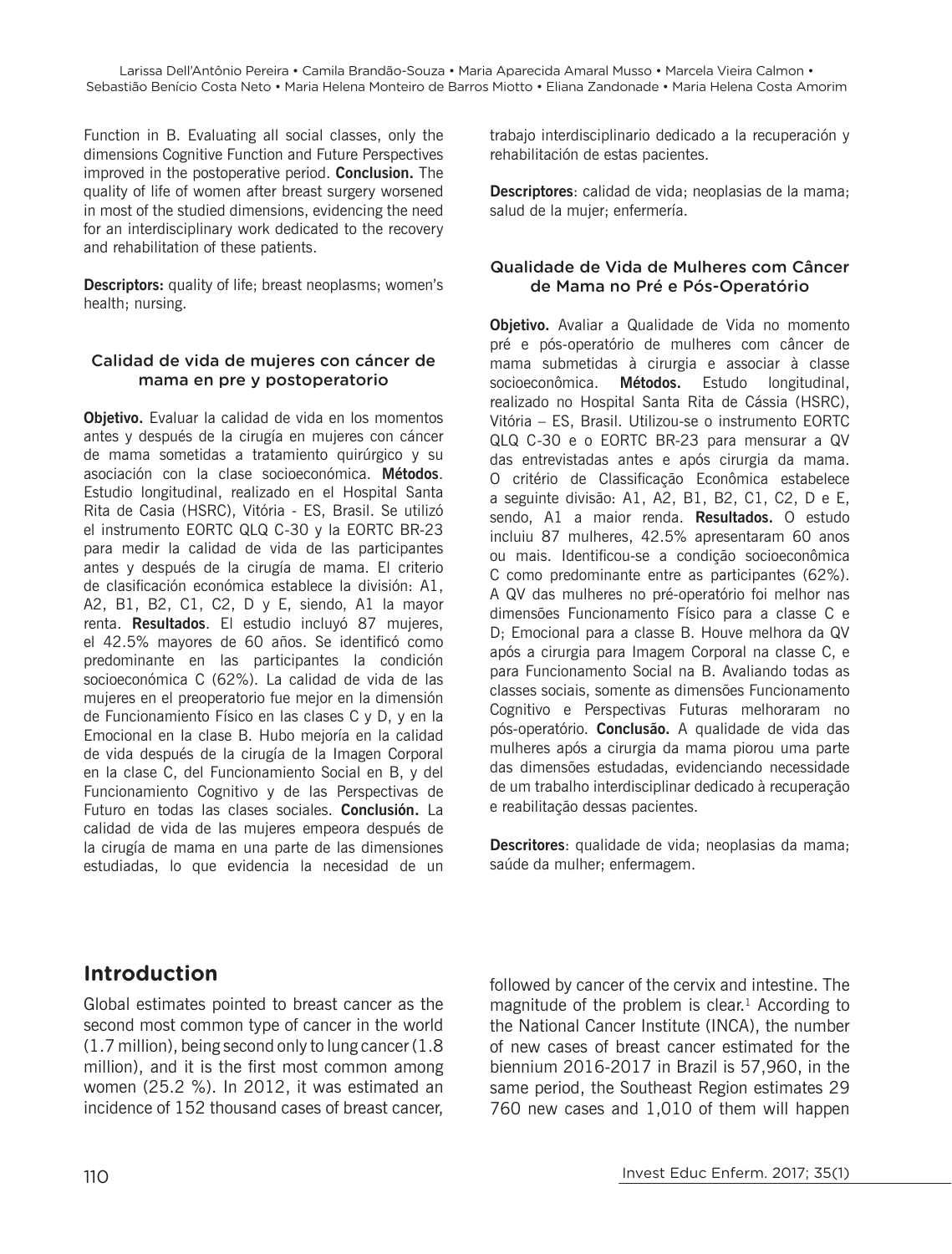in Espírito Santo, where the incidence of breast cancer is 53.85 cases per 100 000 women. In the capital, Vitória, where the incidence of breast cancer is 77.86 cases per 100 00 women, 140 new cases are estimated.2

From the beginning, the treatment of breast cancer should be conducted by an interdisciplinary team to meet all the needs that the patient may have. Nursing plays an important role when articulating with the different professionals and in such a delicate and fragile moment seeks to provide the best assistance, clarification of doubts and reduction of insecurity.

Surgery, radiotherapy (for locoregional treatment), hormone therapy and chemotherapy (for systemic treatment) are among the most used therapeutic modalities. Each stage of treatment has its peculiarities and adverse reactions that can increase the level of stress of the woman, which may influence her  $QOL^{3,4}$  Quality of Life was defined by the World Health Organization as "the individual´s perception of their position in life, in the context of culture, expectations, standards and concerns" that is QOL can only be evaluated by the person.<sup>5</sup>

Although it is a terminology widely used in daily life, there is a difficulty in obtaining a consensus about its concept, since it is linked to the fact that it is subjective and difficult to conceptualize.<sup>6</sup> Subjectivity, individual perception, feelings and their health conditions can affect their QOL.7 The socioeconomic level is directly related to this perception, for example, women in more favorable economic classes have higher QOL scores for the physical<sup>7</sup> and social<sup>8</sup> dimension and may face problems and sequels resulting from the treatment of breast cancer more successfully, as it may have more access to psychological support and better housing conditions, $7,8$  as well as access to different sites that do not refer to breast cancer and offer more leisure opportunities and social coexistence.<sup>8</sup> The low socioeconomic level generates anxiety and fear, negatively impacting QOL, family dynamics, socio-affective network and the quality of the treatment to which these women are subjected.<sup>9</sup>

Considering the thematic as a relevant public health problem, it is sought the best understanding regarding the life changes presented by the woman affected by this cancer and submitted to surgery, and the impact on their general quality of life, and according to their social class. For this, it is important that issues related to the impact on the physical dimension (such as post-surgical limitations), the psychological dimension (anxiety, fear, depression, faith) and sexuality dimension (women sometimes feel attractive, less feminine) can be studied in depth, searching for basis for decision-making and direction of situations, aiming to help these women to overcome stigmas and manage limitations. Given the above, the objective of this study was to evaluate the Quality of Life at the pre and post-operative moments of women with breast cancer submitted to surgery and to associate it with the socioeconomic class.

## **Methods**

This is a longitudinal study, carried out at the Ylza Bianco outpatient clinic of the Santa Rita de Cássia Hospital (HSRC), maintained by the Feminine Association of Education and Fight against Cancer (Afecc) - Vitória - ES. HSRC is a philanthropic entity recognized throughout the state as a reference in cancer treatment, and it also offers general specialties. The population was composed of 87 (eighty-seven) women diagnosed with breast cancer and who underwent quadrantectomy or mastectomy in 2012 at HSRC. The inclusion criteria included women who were 18 years old or older, who had a diagnosis of breast cancer without previous treatment, and who were in the preparation phase for tumor removal surgery.

The women were recruited by the psychology team, through active search using the hospital´s surgical procedures agenda. Preoperative groups were performed at least 15 days before the surgical procedure and a maximum of six patients, in which health education was performed to prevent postoperative complications, as well as wound care and the teaching of rehabilitation exercises.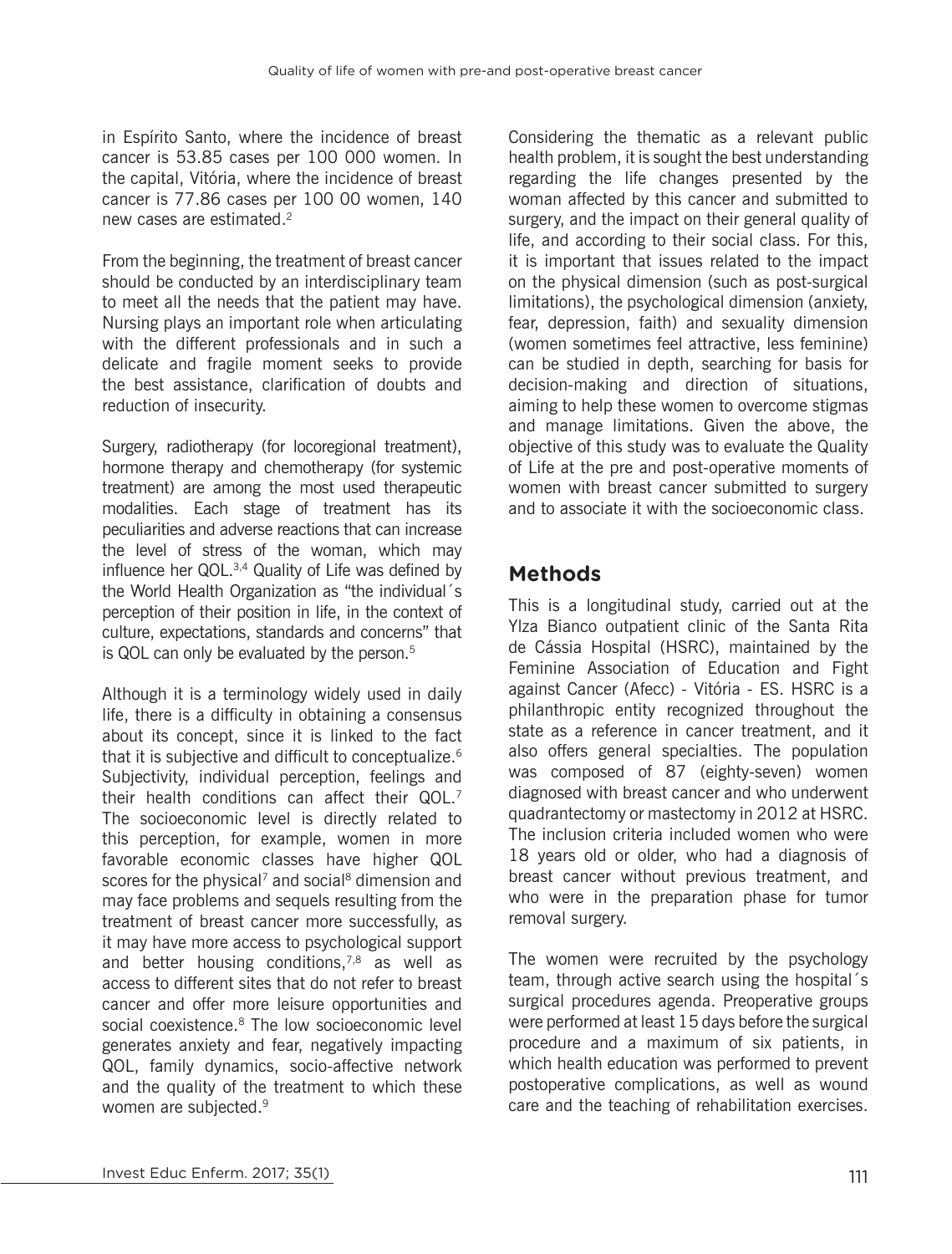The meetings were held on two Wednesdays of the month, and had the support of a multiprofessional team, with a nurse, psychologist, social worker, pharmacist, physiotherapist, and dentist. After the group, the women who met the inclusion criteria were invited to participate in the study, signing the informed consent form.

The data were collected by a research nurse during the months of May to December 2012, at the Ylza Bianco Ambulatory, where the questionnaires were applied in two moments: before surgery (moment 1) and in the post-surgery (moment 2), when the women attended the clinic to remove the incision stitches. The late postoperative period is the period preceding the  $15<sup>th</sup>$  day of the procedure;<sup>11</sup> no woman was evaluated before this period. On average, the first moment was separated from the second by the minimum interval of 30 days. These two moments were chosen to understand what limitations and how the woman saw her way before the intervention and the short-term changes from the surgical procedure affected her quality of life. Data were collected on social and demographic characteristics to categorize the respondent´s life situation. The socioeconomic class (CSE) was evaluated by possession of consumer goods and education of the head of the family, according to the Brazilian Economic Classification Criteria, which establishes the following division: A1, A2, B1, B2, C1, C2, D and E, where A1 is the highest income and E is the lowest income.<sup>12</sup> The objective of this procedure was to classify the social stratum of the participant, considered as a socio-demographic variable, and used in a study to evaluate the quality of life.<sup>7</sup>

The instrument used to measure the QOL of the interviewees was EORTC QLQ C-30 and EORTC BR-23. The first instrument is a general quality of life questionnaire, specific for cancer patients and it has been validated for Portuguese by Pais-Ribeiro, Pinto, and Santos.<sup>13</sup> It consists of thirty functional questions (physical, limitations, emotional, cognitive and social), and 3 symptom scales (fatigue, nausea, vomiting, and pain), a global scale of health status, 6 simple items assessing common symptoms to general cancer patients (dyspnea, insomnia, constipation, diarrhea, loss of appetite, financial difficulties). In this study, the following variables were evaluated: Physical Functioning, Functional Limitations, Cognitive Functioning, Emotional Functioning, Social Functioning, Financial Difficulty, Global Health Status.

The second instrument is a specific module for breast cancer, which was translated and validated in 2007, published in  $2013<sup>14</sup>$  and composed of 23 questions divided into three groups. The first group investigated secondary symptoms to systemic therapy, so they were not evaluated. The whole second group was used, integrating: Sexual Function, Sexual Pleasure, Body Image and Future Perspectives, and the third group was used the Symptom in the Arm dimension.

From questions 1 to 28 and 31 to 53 the woman could choose:  $1 = No$ ,  $2 = A$  little,  $3 = A$  lot and  $4 =$  Very much. In questions 29 and 30, there was a scale from 1 to 7, where  $1 =$  poor and  $7 =$ optimal. Scores were calculated according to the norms established by the EORTC, and the higher scores would indicate a better quality of life on the global health and functional scales and the smaller scores would indicate a better quality of life on the scale of symptoms.<sup>15</sup>

The data were organized in the Microsoft Office Excel 2007 for Windows program and analyzed through the Statistical Package for Social Sciences (SPSS), version 20.0. The nonparametric Wilcoxon test was used to compare the data obtained at the different moments of the research. The data were presented by the Box-Plot, of the statistically significant comparisons. For the comparison between the socioeconomic levels in the two moments separately, the nonparametric Kruskal-Wallis test was performed, for more than two independent samples. The level of significance was 5%. The research project was sent to HSRC´s Affonso Bianco Study Center, with approval from the Institution on March 12, 2012, and to the Research Ethics Committee of the Federal University of Espírito Santo under number 29.909, with approval on May 31, 2012, in accordance with Resolution 196 of October 10, 1996, at the time in force.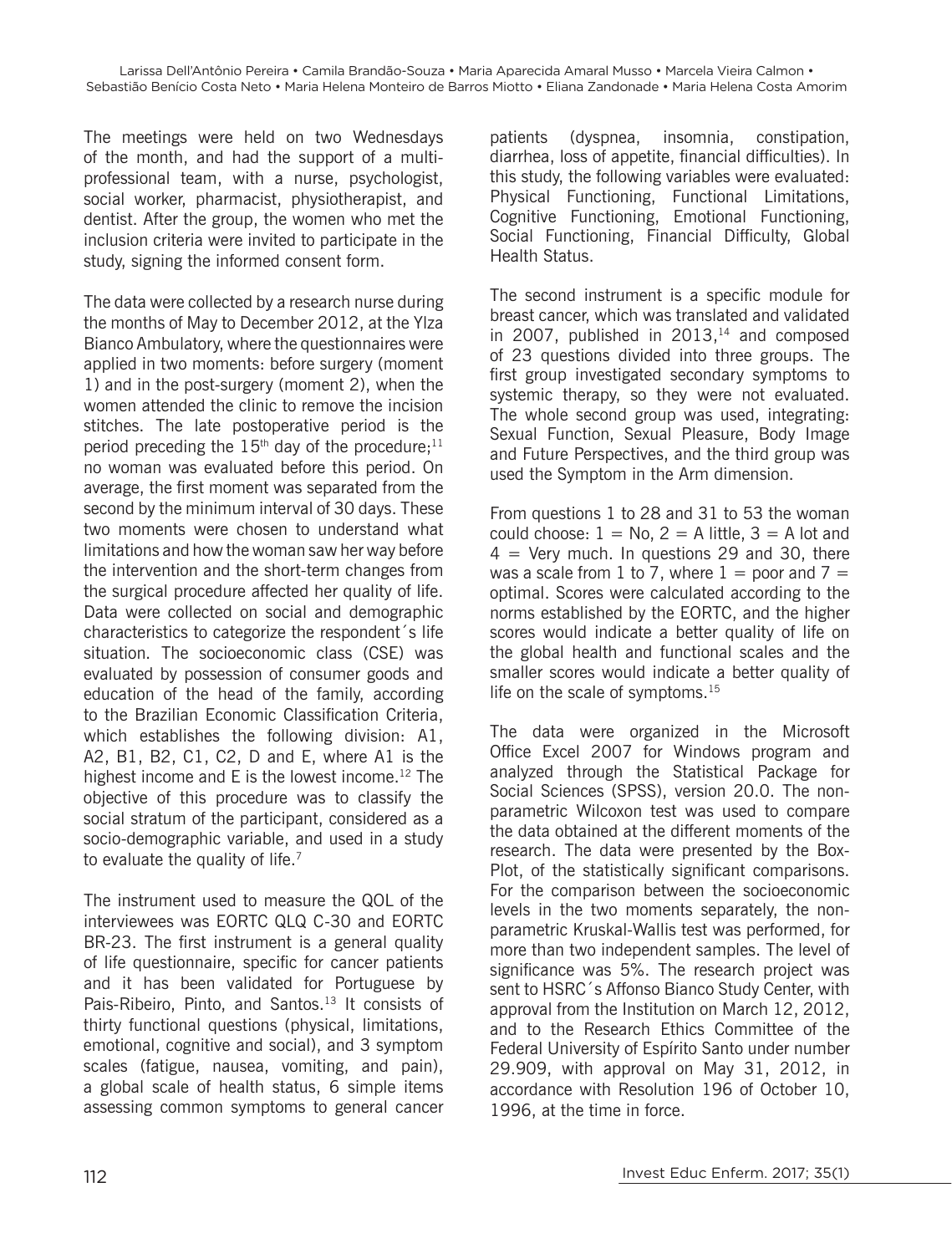| <b>EORTC QLQ C-30</b>         | <b>Questions</b>                                                                                                                                                                                                                                                                                                                                                              |  |  |  |  |  |
|-------------------------------|-------------------------------------------------------------------------------------------------------------------------------------------------------------------------------------------------------------------------------------------------------------------------------------------------------------------------------------------------------------------------------|--|--|--|--|--|
| <b>Functional Scale</b>       |                                                                                                                                                                                                                                                                                                                                                                               |  |  |  |  |  |
| Physical                      | 1- Do you have difficulty to make more violent efforts, for example, carrying a heavy<br>shopping bag or a suitcase?<br>2- Do you have difficulty in walking a great distance?<br>3. Do you have difficulty to take a short walk?<br>4. Do you need to stay in bed or a chair during the day?<br>5- Do you need help for eating, dressing, washing, or going to the bathroom? |  |  |  |  |  |
| <b>Functional Limitations</b> | 6. Did you feel limited in your job or the performance of your daily activities?<br>7 - Did you feel limited in the usual occupation of your free time or other leisure<br>activity?                                                                                                                                                                                          |  |  |  |  |  |
| Cognitive                     | 20 - Do you have difficulty concentrating, for example, to read the newspaper or<br>watch television?<br>25 - Do you have difficulty remembering things?                                                                                                                                                                                                                      |  |  |  |  |  |
| Emotional                     | 21 - Did you feel tense?<br>22 - Have you had any worries?<br>23 - Did you feel irritable?<br>24 - Did you feel depressed?                                                                                                                                                                                                                                                    |  |  |  |  |  |
| Social                        | 26 - Did your physical condition or medical treatment interfere with your family life?<br>27 - Did your physical condition or medical treatment interfere with your social<br>activity?                                                                                                                                                                                       |  |  |  |  |  |
| <b>Global Health Status</b>   | 29 - How would you rate your overall health during the last week?<br>30- How would you rate your overall quality of life during the last week?                                                                                                                                                                                                                                |  |  |  |  |  |
| <b>Scale of Symptoms</b>      |                                                                                                                                                                                                                                                                                                                                                                               |  |  |  |  |  |
| Financial difficulty          | 28- Has your physical condition or medical treatment cost you financial problems?                                                                                                                                                                                                                                                                                             |  |  |  |  |  |
| <b>EORTC-BR 23</b>            |                                                                                                                                                                                                                                                                                                                                                                               |  |  |  |  |  |
| Body image                    | 39. Did you feel less physically attractive due to illness and treatment?<br>40. Have you felt less feminine because of the illness and treatment?<br>41. Have you had trouble looking at your body naked?<br>42. Did you feel unsatisfied with your body?                                                                                                                    |  |  |  |  |  |
| Sexual Functioning            | 44. To what extent did you feel sexual desire?<br>45- How far have you been sexually active?                                                                                                                                                                                                                                                                                  |  |  |  |  |  |
| Sexual Pleasure               | 46. To what extent did sexual relations give you pleasure?                                                                                                                                                                                                                                                                                                                    |  |  |  |  |  |
| <b>Future Perspectives</b>    | 43- Have you worried about your state of health in the future?                                                                                                                                                                                                                                                                                                                |  |  |  |  |  |
| Symptom in the Arm            | 47. Do you have arm or shoulder pain?<br>49. Did you have difficulty lifting your arm or making lateral movements with it?                                                                                                                                                                                                                                                    |  |  |  |  |  |

Table 1. Presentation of the questionnaires, the domains used, and the corresponding questions. Vitória, 2012.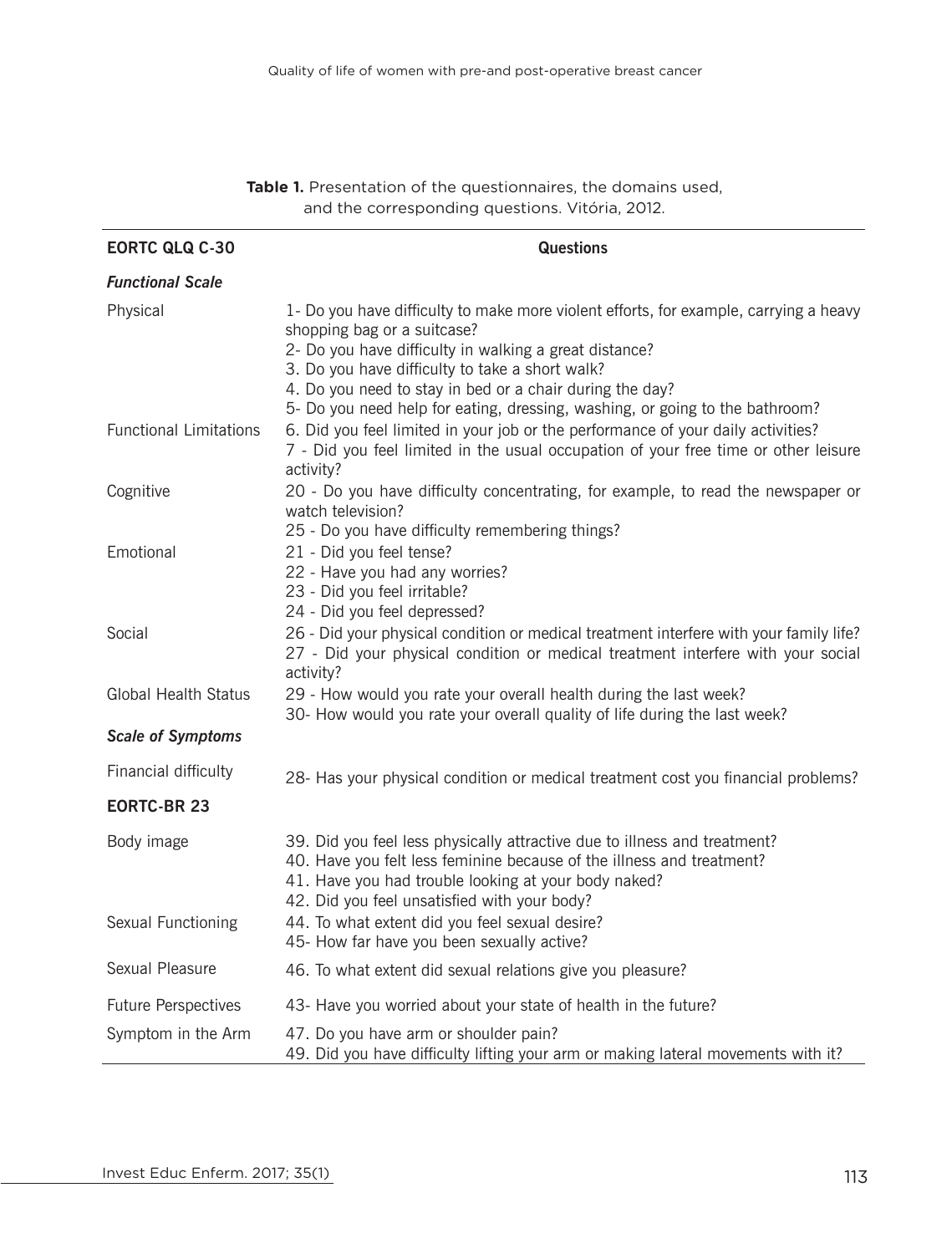## **Results**

Table 2 shows the socio-demographic data of the interviewees. Figure 1 shows the medians of the statistically significant dimensions by the Wilcoxon test, when compared to the preoperative and postoperative dimensions, Physical Function,

Functional Limitations, Social Function, Sexual Function, Financial Difficulty, Body Image and Symptoms in the Arm presented worsening after the surgery. The Cognitive Functioning Dimensions and Future Perspectives improved in the postoperative period.

| <b>Variables</b>              | Frequence (n)  | ℅    |  |
|-------------------------------|----------------|------|--|
| Age group                     |                |      |  |
| 30 to 39 years old            | 5              | 5.7  |  |
| 40 to 49 years old            | 23             | 26.4 |  |
| 50 to 59 years old            | 22             | 25.3 |  |
| 60 years old or more          | 37             | 42.5 |  |
| Marital status                |                |      |  |
| Single                        | 9              | 10.3 |  |
| Married/Stable union          | 51             | 58.6 |  |
| Separate                      | 8              | 9.2  |  |
| Widow                         | 19             | 21.8 |  |
| Origin                        |                |      |  |
| Grande Vitória                | 51             | 58.6 |  |
| Interior                      | 34             | 39.1 |  |
| Other state                   | $\overline{2}$ | 2.3  |  |
| Ethnicity                     |                |      |  |
| White                         | 56             | 64.4 |  |
| <b>Black</b>                  | 6              | 6.9  |  |
| <b>Brown</b>                  | 25             | 28.7 |  |
| <b>Education level</b>        |                |      |  |
| Illiteracy or up to the 3rd   | 46             |      |  |
| grade of elementary school    |                | 52.9 |  |
| Complete elementary<br>school | 14             | 16.1 |  |
| Complete high school          | 15             | 17.2 |  |
| Complete higher education     | 8              | 9.2  |  |
| Socioeconomic condition       |                |      |  |
| Class B                       | 17             | 19.5 |  |
| Class C                       | 54             | 62.1 |  |
| Class D                       | 16             | 18.4 |  |

**Table 2.** Socio-demographic profile of women diagnosed with breast cancer. Vitória, 2012 (n=87).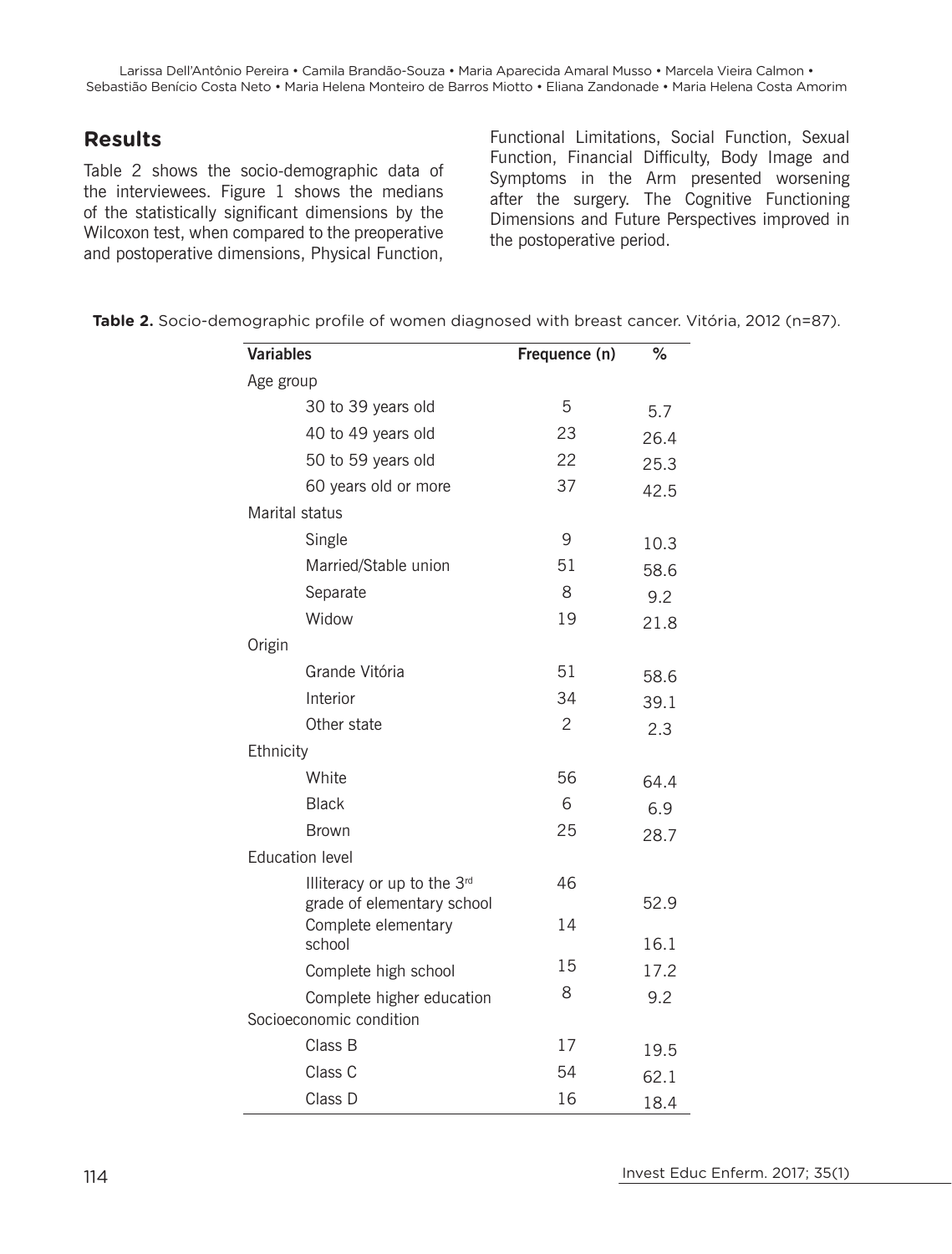

**Figure 1.** Graph Box Plots of the differences between the preoperative (moment 1) and the postoperative (moment 2) for the statistically significant scores. Vitória, 2012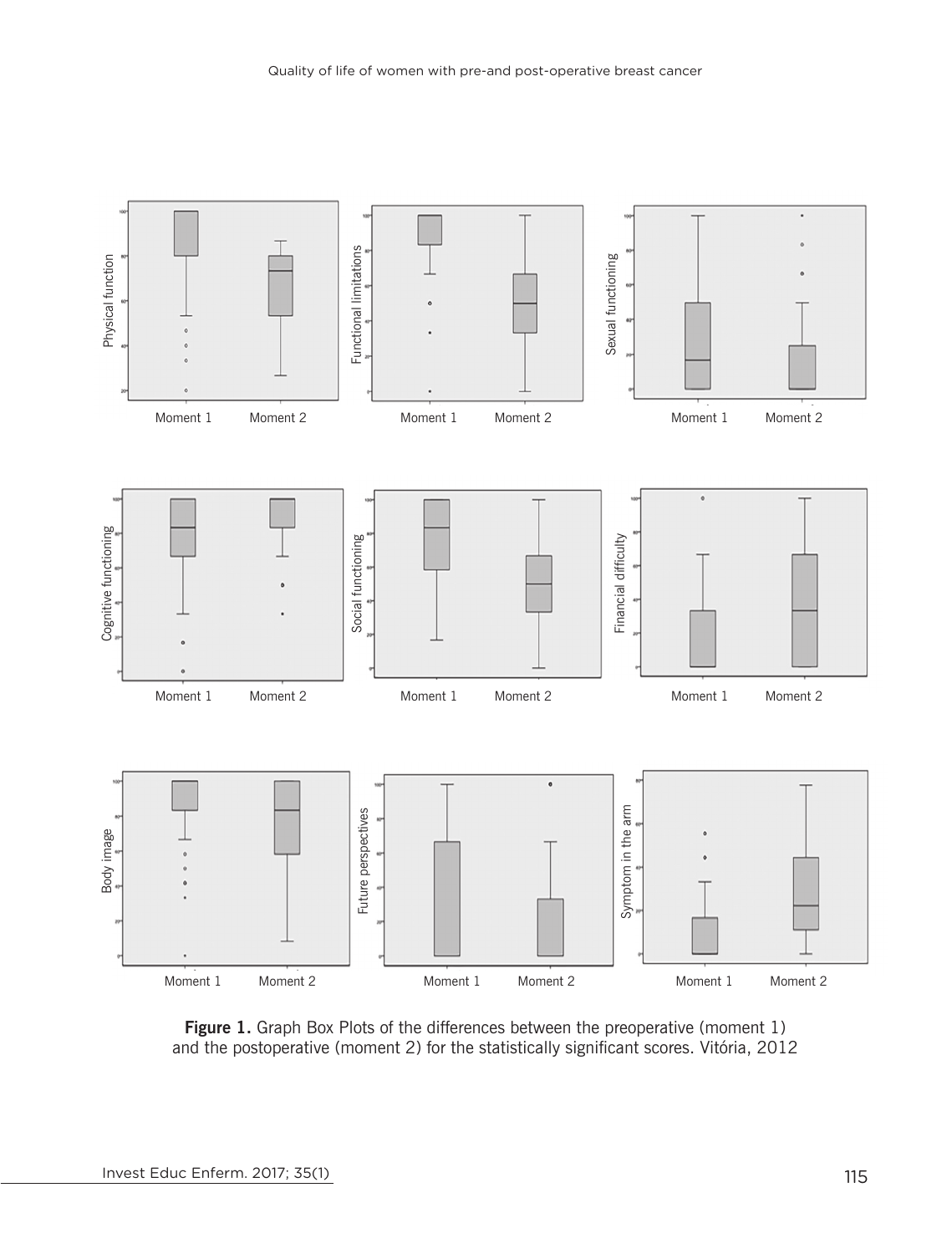When the dimension scores were related to CSE, it was observed that the patients in the C and D classes presented better QOL levels at the preoperative moment in the Physical Function dimension, while those classified in class B presented better levels in the Emotional Function dimension. In the postoperative phase, women of class C presented higher QOL in the Body Image dimension; and the women in CSE B had better QOL in the Social Functioning dimension (Table 3).

**Table 3.** Medians of the pre and postoperative moments according to socioeconomic classification and the respective p-values of the Kruskal-Wallis test. Vitória, 2012

|                               | <b>Medians at Moment 1</b>   |       |       | $p$ -value | <b>Medians at Moment 2</b>   |       |       | $p$ -value |
|-------------------------------|------------------------------|-------|-------|------------|------------------------------|-------|-------|------------|
| <b>Scores</b>                 | Socioeconomic classification |       |       |            | Socioeconomic classification |       |       |            |
|                               | B                            | C     | D     |            | B                            | C     | D     |            |
| <b>Physical Functioning</b>   | 86.6                         | 100.0 | 100.0 | < 0.01     | 66.6                         | 70.0  | 80.0  | 0.1        |
| <b>Functional Limitations</b> | 100.0                        | 100.0 | 100.0 | 0.4        | 33.3                         | 50.0  | 50.0  | 0.2        |
| Cognitive Functioning         | 100.0                        | 83.3  | 83.3  | 0.5        | 100.0                        | 100.0 | 100.0 | 0.5        |
| Social Functioning            | 83.3                         | 83.3  | 100.0 | < 0.01     | 33.3                         | 50.0  | 66.6  | < 0.01     |
| <b>Emotional Functioning</b>  | 33.3                         | 66.6  | 75.0  | < 0.01     | 66.6                         | 70.8  | 75.0  | 0.4        |
| Financial difficulty          | 0.0                          | 0.0   | 0.0   | 0.3        | 33.3                         | 33.3  | 33.3  | 0.3        |
| Symptoms in the Arm           | 0.00                         | 0.00  | 0.00  | 0.8        | 22.2                         | 16.6  | 22.2  | 0.8        |
| Global Health Status          | 83.3                         | 75.0  | 83.3  | 0.2        | 66.6                         | 66.6  | 70.8  | 0.3        |
| Sexual Functioning            | 16.6                         | 16.6  | 16.6  | 0.9        | 0.0                          | 8.3   | 0.0   | 0.1        |
| Sexual pleasure               | 66.6                         | 66.6  | 33.3  | 0.3        | 0.0                          | 66.6  | 33.3  | 0.1        |
| Body image                    | 91.6                         | 100.0 | 100.0 | 0.3        | 58.3                         | 83.3  | 75.0  | < 0.01     |
| Future perspectives           | 0.0                          | 33.3  | 0.0   | 0.1        | 0.0                          | 0.0   | 0.0   | 0.9        |

# **Discussion**

The prevalence of breast cancer among women with the highest age group is related to the incidence of the disease in the female population. According to the National Cancer Institute (INCA), age remains the main risk factor for breast cancer, since incidence rates increase rapidly after 50 years old, and after that, this increase occurs more slowly.<sup>2</sup> Married women were also the majority in another study in breast cancer, which suggests that the presence of a partner is important, but their absence was not a risk factor.<sup>16</sup> HSRC is the only Center for High Complexity in Oncology (CACON) at Espírito Santo, assisting the entire state, beyond the south of Bahia and Northwest of Minas Gerais. The fact that its location is in the metropolitan region may have influenced the prevalence of women from Greater Vitória, the capital of the state of Espírito Santo. The variable race/skin color, presented in the study as ethnicity, is a variable that transcends the biological issue, being an important determinant of the lack of equity in health,  $17$  being able to influence the determination of other variables, such as education.

Higher education attributes women to breast cancer a better QOL,<sup>8</sup> women with less than 8 years of education after mastectomy have worse scores on functioning and physical performance.<sup>18</sup> They are the women of less social classes, numbers that remain on the rise, evidencing a process of feminization of poverty. In Brazil, many families are headed by women and the most of them live in the metropolitan areas. When they divorce, in most of the cases, they are the ones who take care of their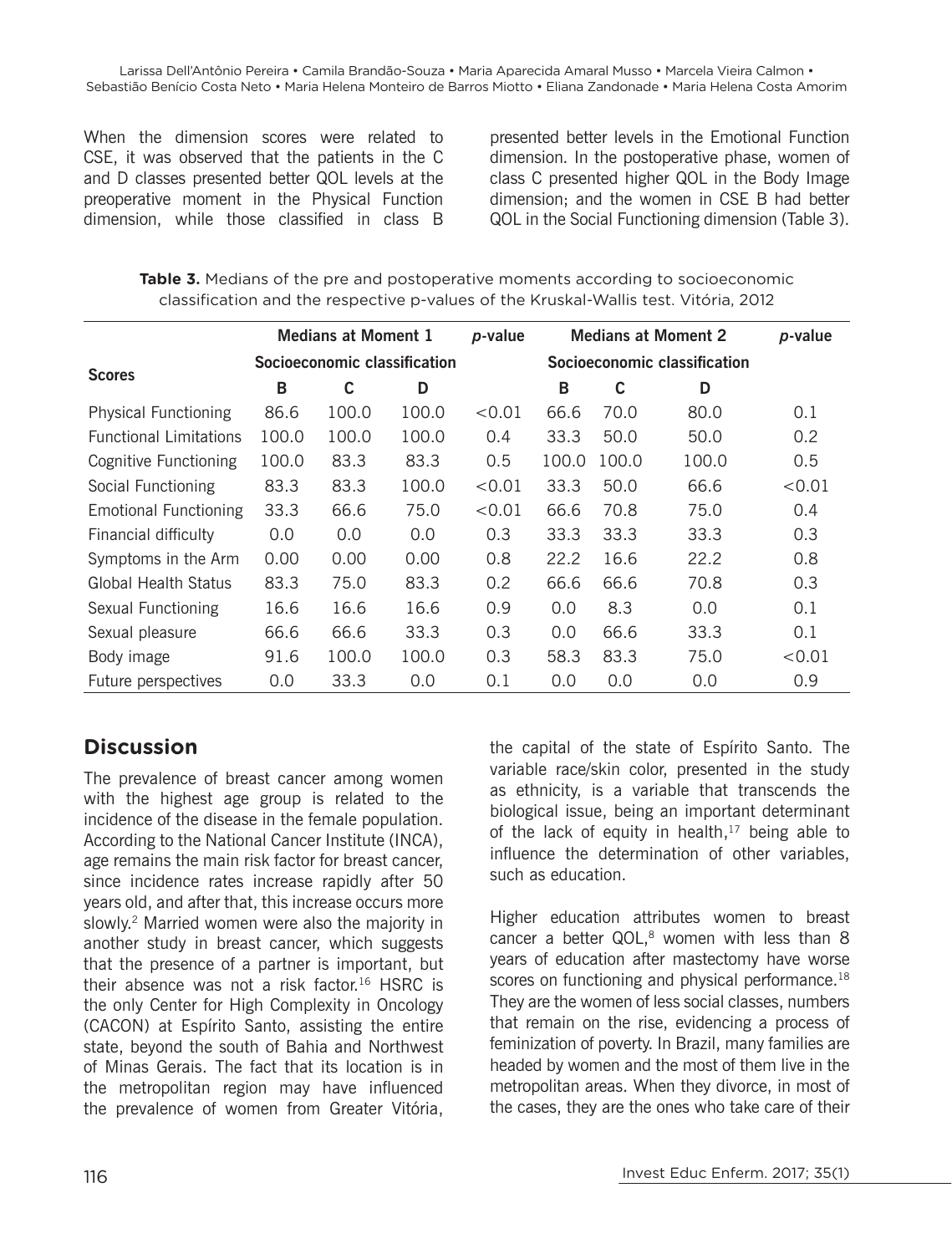children, and still have lower remuneration than men.<sup>19</sup> aggravating the scenario. When affected by breast cancer, they are taken by great tension and stress, as there is fear of compromising the wellbeing of their family.<sup>9</sup>

The Physical Functioning domain worsened after surgery, as well as Functional Limitations. A similar study found that women who perform total mastectomy when compared to those who undergo Segmented mastectomy have a worse evaluation in this dimension.<sup>18</sup> In Nepal, women with breast cancer had good results in the Physical Functioning dimension, especially women with higher education level. In the Sexual Function and Sexual Pleasure, QOL losses were higher.<sup>20</sup> Sexuality changes during life, especially when a disease such as breast cancer arises because it is a multidimensional phenomenon involving psychological, physical, cultural and social factors, and their treatment causes important temporary and permanent sequels.<sup>21</sup> The negative consequences that the removal of a tumor can have are associated, mainly to the body image and perception of sexuality, and the result can be perceived as mutilation, persisting even after the breast reconstruction.22

Patients with breast cancer suffer from reduced Cognitive Function<sup>23</sup> linked to memory and concentration function.13 In this study, women presented cognitive improvement, a fact that may have occurred because they were still treatmentnaive women, and cognitive Social Functioning.<sup>13</sup> The disease, especially in the younger women, can make them very vulnerable, as it is the moment when their life and professional partnerships are established, and it can be interrupted, often by very intense and time-consuming treatments.<sup>23</sup> Poorer women and with a mastectomy also have a worse QOL in this dimension.20

The decrease in income after breast cancer can occur due to physical limitations imposed by the treatment process, and this decrease in purchasing power generates impairment of quality of life.<sup>9</sup> In this study, Financial Difficulty was a dimension of statistical importance for worsening QOL, as it happened in a study in Nepal, in which 90% of Nepalese assessed for this dimension had a fall in QOL, and in 84% this difficulty was due to cancer.20 The dimension Body Image reflects the woman´s interpretation of her physical attraction power and her femininity after illness and treatment, and the difficulty of seeing herself naked and satisfaction with her body.<sup>13</sup> There was a decrease in this dimension; authors claim that there is a process of reformulation and (re) elaboration after breast cancer, and it is difficult to even after placement of prosthesis. $21,22,25$ The decrease in this dimension is significantly associated with depression.25 The study found higher scores in the Body Image when married, older, literate, housewife patients with a diagnosis of fewer than 6 months.20

Limitations of movement, presence of edema and pain are related to Symptoms in the Arm.<sup>13</sup> After the surgery, the region undergoes a healing process; the patient needs to use a suction drain, and she is still afraid of rupturing the stitches. When Symptoms in the Arm are present, it decreases the QOL25. The perspective of the future is closely related to the quality of information that the patient receives at the time of diagnosis. The communication of the health team is extremely important for the establishment of links and desire for future perspective.<sup>26</sup> Even with so many limitations presented by the woman and shown in this study, the Future Perspective domain was positive, which demonstrates the psychological resilience of these women. Psychological Resilience is a person´s ability to protect the mental health from confrontation, such as the diagnosis of breast cancer, which may change over time and have different variables that affect it.27

Patients with breast cancer who are more resilient verbalize symptoms of lower severity, and the less resilient ones report worse scores in the Body Image and Future Perspectives dimensions, besides presenting more serious adverse effects when in systemic therapy. Overall QOL is positively correlated to resilience levels,<sup>27</sup> literacy, better financial condition, type of conservative breast surgery, and good emotional support.<sup>20</sup>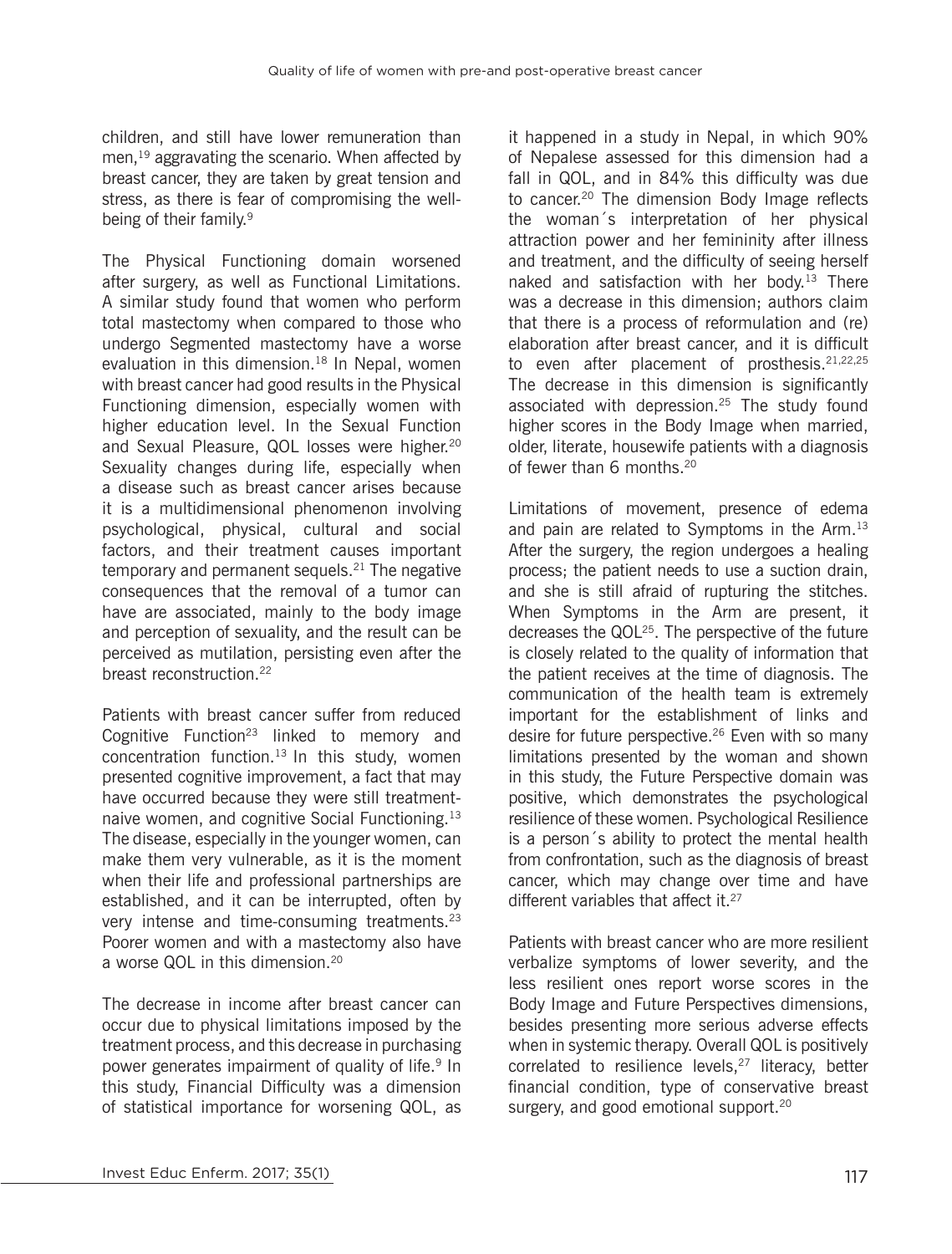Larissa Dell'Antônio Pereira • Camila Brandão-Souza • Maria Aparecida Amaral Musso • Marcela Vieira Calmon • Sebastião Benício Costa Neto • Maria Helena Monteiro de Barros Miotto • Eliana Zandonade • Maria Helena Costa Amorim

### **Conclusion**

Women´s QOL in the preoperative period was better in the Physical Function dimensions for class C and D; and Emotional for class B. There was improvement of QOL after surgery for Body Image in class C, and for Social Functioning in B. Evaluating all social classes, Physical Functioning Dimensions, Functional Limitations, Social Functioning, Sexual Functioning, Financial Difficulty, Body Image and Symptoms in the Arm presented worsening after surgery. The Cognitive Functioning Dimensions and Future Perspectives improved in the postoperative period. Overall, women's QOL after breast surgery worsened in the vast majority of the dimensions studied.

This study has limitations, such as the interval between the collection of the first and the second moment, about 30 days, and a small interstitial that impacts on the QOL to be evaluated more deeply. Another important aspect was the fact of measuring only such a subjective factor quantitatively, not analyzing discourses, only considering the score attributed to the woman to each of the dimensions. Even with the limitations, the study is assessed as relevant to assist in understanding the impact of an important procedure in women with breast cancer, surgery. This impact can be better worked by multiprofessional and interdisciplinary teams, aiming at the provision of adequate care that transcends the breast and treats the body and the soul. Nursing has the sensitivity and competence necessary for comprehensive care, and to technical procedures, having the duty to clarify, along with the multiprofessional team, the barriers that women may face, the adverse effects of medications, as well as minimizing the possible QOL losses, and reinforcing that the nursing team will be a great ally throughout the process and have refuge in the most conflicting moments.

### **References**

1. Ferlay J, Soerjomataram I, Dikshit R, Eser S, Mathers C, Rebelo M, et al. Cancer incidence and mortality worldwide: Sources, methods and major patterns in GLOBOCAN 2012. Int. J Cancer. 2015; 136(5):E359-86.

- 2. Brasil. Ministério da Saúde. Estimativa 2016: Incidência de Câncer no Brasil / Instituto Nacional de Câncer José Alencar Gomes da Silva – Rio de Janeiro: INCA; 2015.
- 3. Venâncio JL. Importância da atuação do psicólogo no tratamento de mulheres com câncer de mama. Rev. Bras. Cancerologia. 2004; 50(1):55-63.
- 4. Machado SM, Sawada NO. Avaliação da qualidade de vida de pacientes oncológicos em tratamento quimioterápico adjuvante. Texto Contexto-Enferm. 2008; 17(4):750-7.
- 5. The World Health Organization quality of life assessment (WHOQOL): position paper from the World Health Organization. Soc. Sci. Med. 7;10:1403-09.
- 6. Silva CB, Albuquerque V, Leite J. Qualidade de vida em pacientes portadoras de neoplasia mamária submetidas a tratamentos quimioterápicos. Rev. Bras. Cancerol. 2010;56(2):227-36.
- 7. Huguet PR, Morais SS, Osis MJD, Pinto AM. Qualidade de vida e sexualidade de mulheres tratadas de câncer de mama. Rev. Bras. Ginecol. Obstet. 2009;31(2):61-7.
- 8. Salas Zapata C, Grisales Romero H. Calidad de vida y factores asociados en mujeres con cáncer de mama en Antioquia, Colombia. Rev. Panam. Salud Publica. 2010;28(1):9-18.
- 9. Amaral AV, Melo RMM, Santos NO, Lôbo RC, Benute GRG, Lucia MCS. Qualidade de vida em mulheres mastectomizadas: as marcas de uma nova identidade impressa no corpo. Psicol. Hosp. (São Paulo). 2009;*7*(2):36-54.
- 10. Conde DM, Pinto-Neto AM, Júnior RF, Aldrighi JM. Qualidade de vida de mulheres com câncer de mama. Rev. Bras. Ginecol. Obstet. 2006; 28(3):195-204.
- 11. Moraes MW, Carvalho R. A inserção do Centro Cirúrgico na Assistência à Saúde. In: Carvalho R, Bianchi ERF. (orgs) Enfermagem em Centro Cirúrgico e Recuperação. São Paulo: Manole; 2007. P. 01-21.
- 12. Brasil. Critério de Classificação econômica do Brasil. ABEP, ABIPEME [Internet]. 2008 [citado 2016 dez 3]. Disponível em: http://www.abep.org/criteriobrasil.
- 13. Pais-Ribeiro J, Pinto C, Santos C. Validation study of the portuguese version of the QLC-C30-V.3. Psic. Saúde Doenças. 2008; 9(1):89-102.
- 14. Michels FA, Latorre Mdo R, Maciel Mdo S. Validity, reliability and understanding of the EORTC-C30 and EORTC-BR23, quality of life questionnaires specific